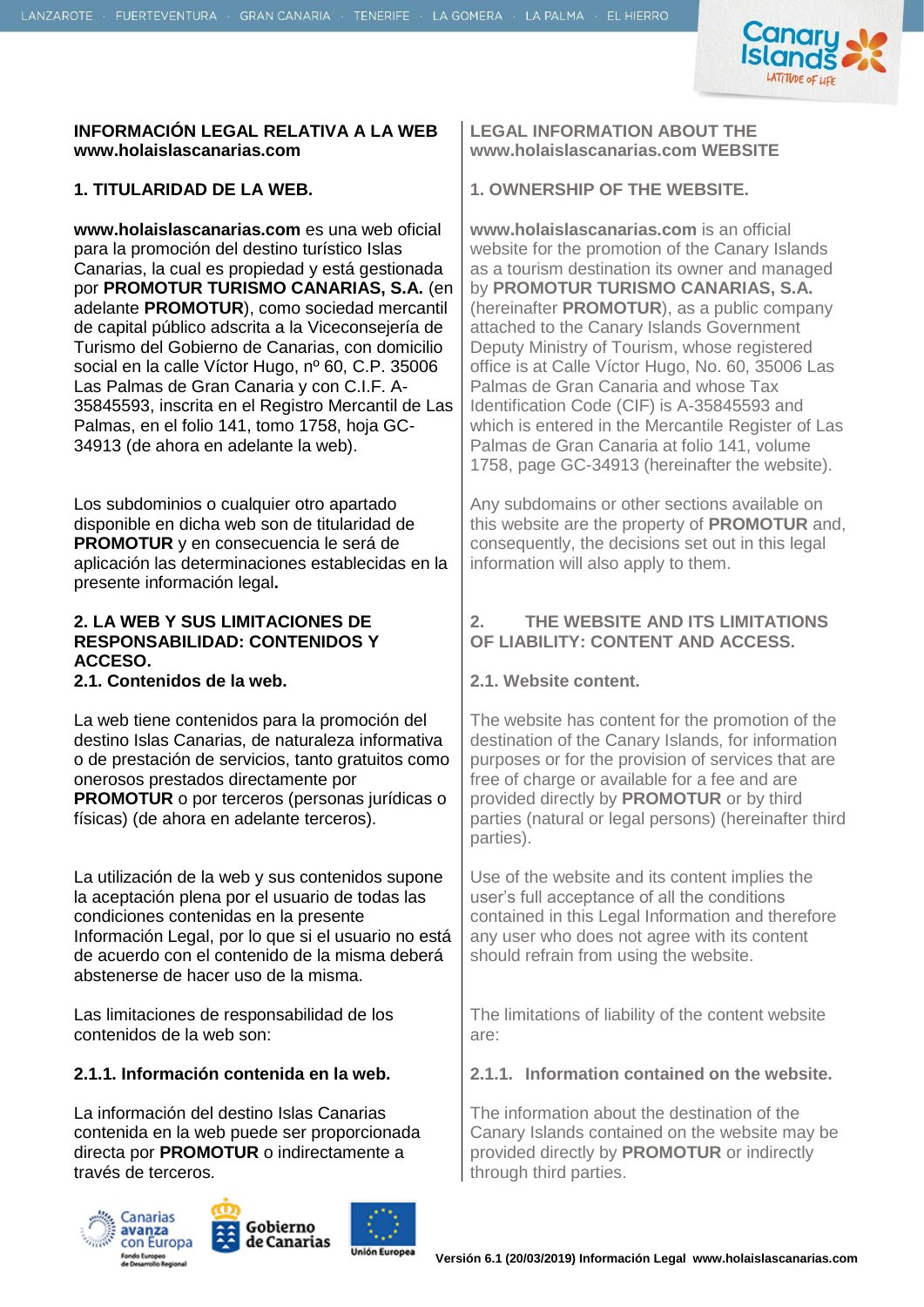

La información proporcionada directamente por **PROMOTUR**, a través de la web, trata de ser objetiva partiendo de fuentes de información oficiales y/o de público conocimiento, así como, fruto de creaciones publicitarias y de marketing de **PROMOTUR** con la finalidad de promocionar el turismo en las Islas Canarias.

**PROMOTUR** no se hace responsable de ninguna inexactitud, imprecisión o falta de veracidad de las fuentes de información de origen utilizadas para esta finalidad.

**PROMOTUR** se reserva la facultad de efectuar, en cualquier momento, modificaciones en la información contenida en la web, así como, de suspender su acceso en cualquier momento y sin previo aviso.

**PROMOTUR** no se hace responsable de la información de terceros ofrecida a través de la web, ni controla previamente, ni aprueba, ni hace propios la información de éstos recogidas en la web.

El uso que pueda hacerse de esta información por los usuarios es de la exclusiva responsabilidad de quien lo realiza.

### **2.1.2. Servicios y Productos de la web. 2.1.2. Website Services and Products**

La web puede prestar servicios bien gestionados directamente por **PROMOTUR** o por terceros, de naturaleza gratuita, sin perjuicio de establecer precio a determinados servicios o productos ofrecidos, de lo cual informará oportunamente en las secciones destinadas a los mismos.

**PROMOTUR** no asume ningún tipo de responsabilidad directa ni indirecta en relación con la licitud, veracidad, utilidad, calidad o fiabilidad de los servicios y su contenido que no sean propiedad de **PROMOTUR** o no estén directamente gestionados o controlados por **PROMOTUR**, aunque estos puedan ser accesibles a través de la web.

Cualquier relación contractual o extracontractual que, en su caso, se formalice con las terceras personas contactadas a través de la web, así como, la participación en concursos, promociones, compraventa de bienes o servicios







Information provided through the website directly by **PROMOTUR**, is intended to be objective, as it is taken from official sources of information and/or from public knowledge and is the result of advertising and marketing products created by **PROMOTUR** for the purpose of promoting tourism in the Canary Islands.

**PROMOTUR** accepts no liability for any inaccuracy, imprecision or lack of truthfulness in the original sources of information used for this purpose.

**PROMOTUR** reserves the right to change the information contained on the website at any time and to suspend access to it at any time without notice.

**PROMOTUR** accepts no liability for third-party information provided through the website and neither does it review, endorse or claim as its own the third-party information included on the website.

The user has sole responsibility for any use made of this information.

The website may provide services managed either directly by **PROMOTUR** or by third parties, free of charge, without prejudice to the application of a price for certain services or products offered, in which case information will be provided to this effect in the sections where such products and services are included.

**PROMOTUR** accepts no liability, either directly or indirectly, for the lawfulness, truthfulness, usefulness, quality or reliability of the services and their content when these are not the property of **PROMOTUR** or are not directly managed or controlled by **PROMOTUR**, even though they can be accessed through the website.

Any contractual or non-contractual relationship, where applicable, entered into with third parties contacted through the website, including participation in contests, promotions or purchases of goods or services offered by third parties, is

**Versión 6.1 (20/03/2019) Información Legal www.holaislascanarias.com**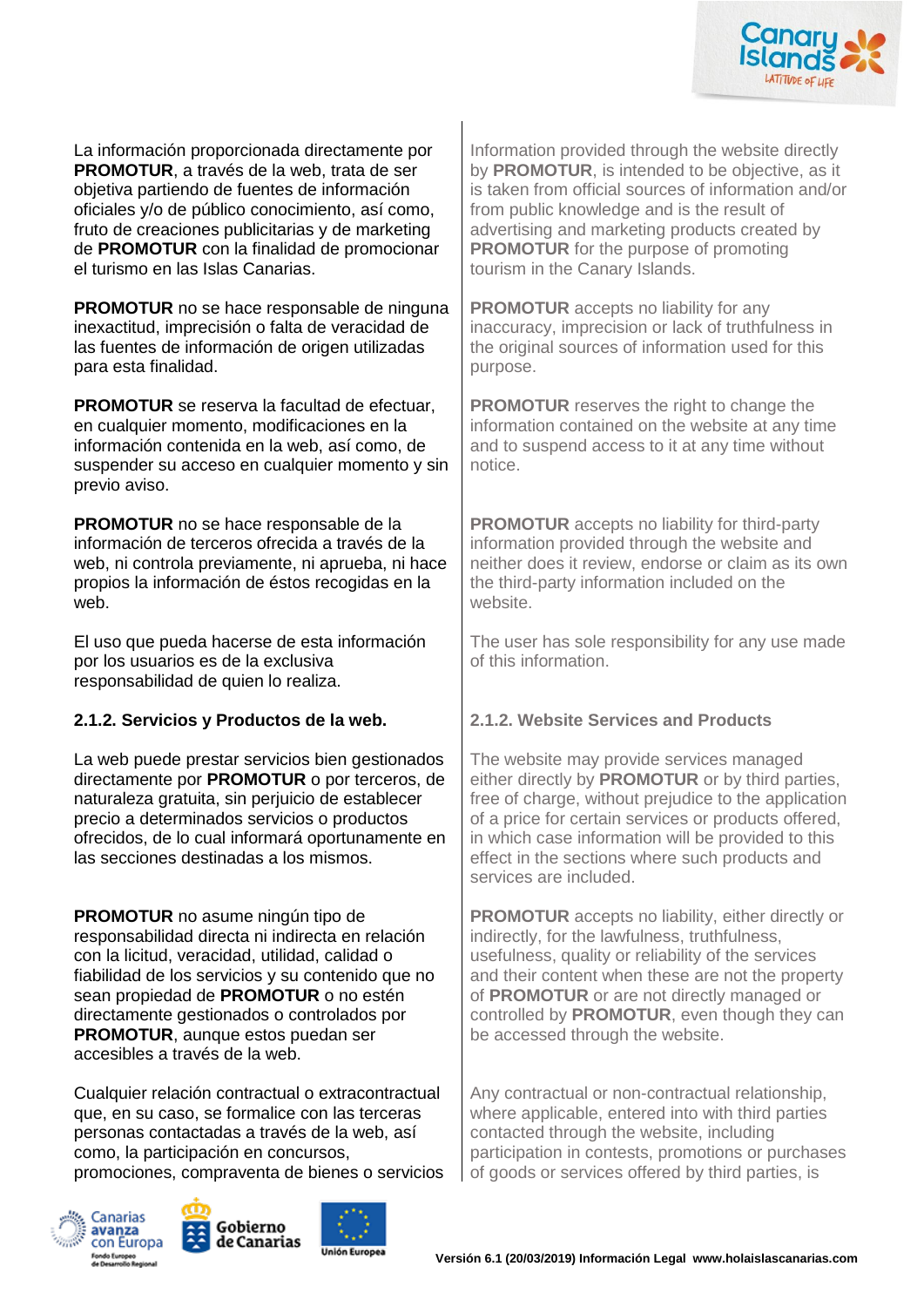

que éstos desarrollen, se entienden realizados única y exclusivamente entre el usuario y los terceros.

El usuario acepta que **PROMOTUR** no tiene ningún tipo de responsabilidad sobre los daños o perjuicios de cualquier naturaleza ocasionados con motivo de sus negociaciones, conversaciones y/o relaciones contractuales o extracontractuales con terceros contactadas a través de la web.

La web contiene enlaces a páginas webs ajenas a ésta que se ponen a disposición del usuario como única finalidad facilitar el acceso a otros contenidos y/o servicios que pudieran ser de su interés, no estando estos gestionados ni controlados por **PROMOTUR**.

Una vez que un usuario se encuentre en estas webs ajenas deberá estar a las indicaciones, avisos o advertencias legales que esa otra web establezca para su uso.

La inclusión de estos enlaces no implicará ningún tipo de vinculación de **PROMOTUR** con las entidades titulares de las webs enlazadas.

# **2.2.1. Usuarios. 2.2.1. Users.**

Toda persona interesada en la información relativa al destino Islas Canarias podrá hacer uso de la web teniendo la consideración a los efectos de la presente Información legal como usuario.

Ahora bien, para ciertos servicios y productos, **PROMOTUR** requerirá de éstos usuarios su identificación para su registro (de ahora en adelante usuario registrado) para lo que se deberá estar a lo dispuesto en el **punto 4.1.** y **4.3**.

El acceso de los usuarios a la web es de la exclusiva responsabilidad de quien lo realiza.

Además, en los supuestos de que exista foros de discusión o servicios interactivos (blogs, chats, comunidades dónde se envían contenidos, mensajes, comentarios o cualquier otro elemento o material), de ahora en adelante áreas interactivas, el usuario es el responsable directo del uso que realice de tales áreas interactivas. Al







deemed to have been made exclusively between the user and third parties.

The user accepts that **PROMOTUR** has no liability whatsoever in relation to any damage caused as a result of negotiations, conversations and/or contractual or non-contractual relationships with advertisers or third parties contacted through the website.

#### **2.1.3. Enlaces a webs ajenas. 2.1.3. Links to other websites.**

The website contains links to websites other than this one that are made available to the user for the sole purpose of facilitating access to other content and/or services that may be of interest to the user; these websites are not managed or controlled by **PROMOTUR**.

On entering other websites, the user must abide by the indications, notices and legal warnings established in the conditions of use of these websites.

The inclusion of such links does not entail any association of any kind between **PROMOTUR** and the owners of the linked websites.

**2.2. Acceso a la web. 2.2. Access to the website.**

Any individual interested in information about the destination of the Canary Islands may use the website and shall be deemed to be a user under the terms of this Legal Information.

However, for certain services and products, **PROMOTUR** will require users to identify themselves for registration (hereinafter registered user), in which case the terms of **point 4.1** and **4.3** will apply.

User access to the website is the sole responsibility of the person accessing the website.

In addition, in cases where there are discussion forums or interactive services (blogs and chats and communities on which content, messages, comments or any other items or material are posted), hereinafter interactive areas, the user is directly responsible for the use made of the interactive areas. When using these areas, the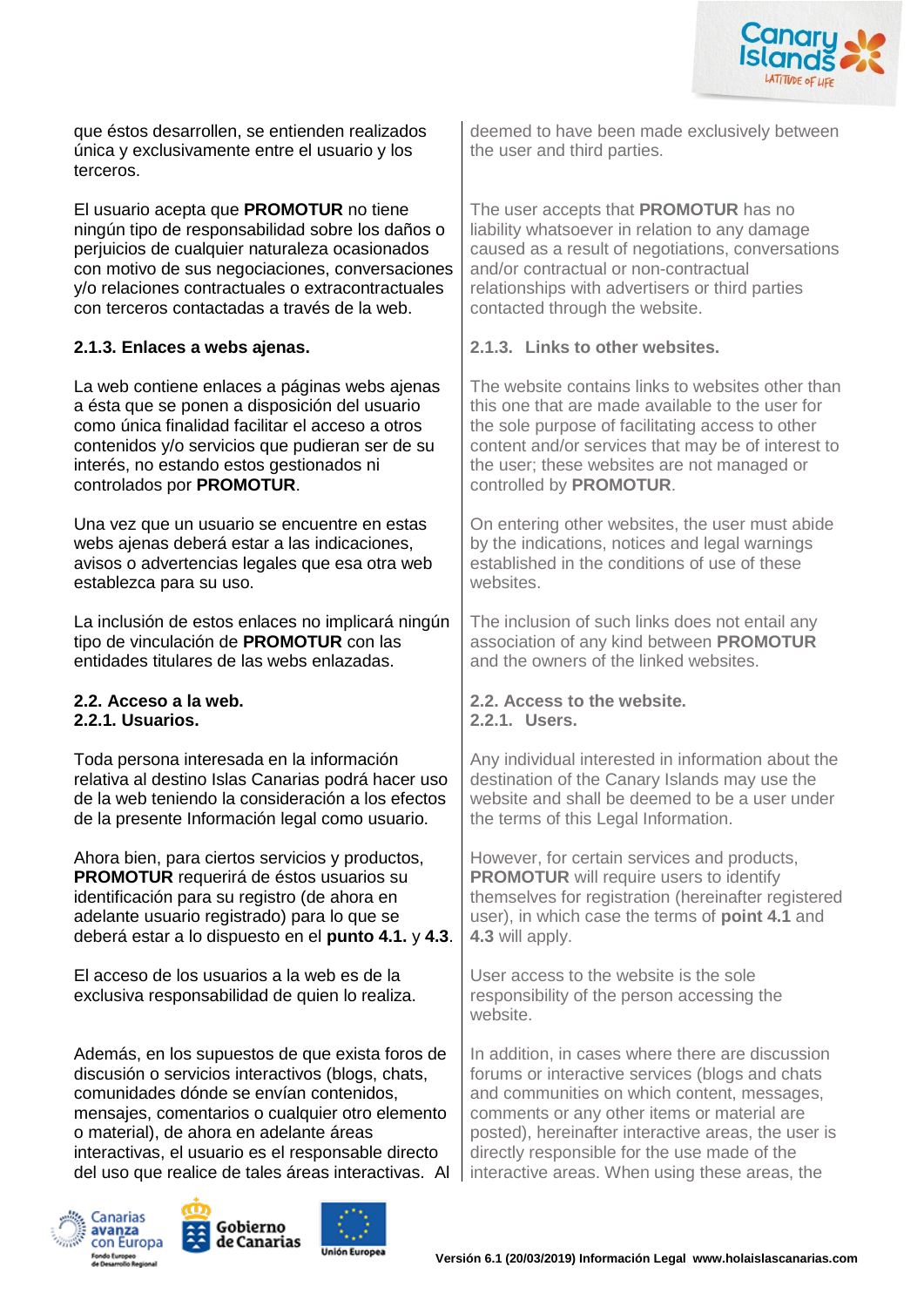

utilizarlas acepta no enviar, cargar, transmitir, distribuir, almacenar, crear o publicar cualquier mensaje, comentario, dato, información, texto, música, sonido, fotografía, gráfico, código u otro material:

a) Que sea ilegal, difamatorio, xenófobo, obsceno, pornográfico o que vulnere el derecho al honor o a la intimidad personal de terceras personas o atente contra la moral o que puedan resultar de mal gusto u ofensivas o atente contra la protección jurídica del menor o sea amenazador o constitutivo de acoso, que invada los derechos de privacidad o publicidad, que sea abusivo, hostil, fraudulento o censurable de algún modo.

b) Que constituya un ilícito penal, aliente o proporcione instrucciones para cometerlo, infrinja los derechos de cualquiera de las partes, cree algún tipo de responsabilidad o incumpla cualquier normativa o legislación de ámbito local, autonómico, estatal, nacional o internacional.

c) Que pueda infringir cualquier patente, marca, secreto comercial, derecho de autor u otra clase de propiedad intelectual o derecho contractual de cualquier parte.

d) Que suplante la personalidad de cualquier persona o entidad, o distorsione su afiliación o vinculación con una persona o entidad.

e) Que promueva promociones, campañas políticas o de opinión, publicidad, correo no deseado, spam, solicitudes, cartas encadenadas o esquemas piramidales no solicitados.

f) Que realice o divulga información privada de terceros, incluido, a modo enunciativo pero no limitativo, cualquier tipo de dato protegido legalmente tal como direcciones, números de teléfono, direcciones de correo electrónico, números de la seguridad social y números de tarietas de crédito.

g) Que pueda contener virus, datos corruptos o archivos peligrosos, perjudiciales o destructivos.

h) Que el contenido, a juicio de **PROMOTUR**, sea inaceptable o restrinja o impida a cualquier persona el uso y disfrute de las áreas interactivas o de la web o que afecte de manera adversa a la disponibilidad de sus recursos para otros usuarios  $|$  adversely affects the availability of its resources







user agrees not to post, upload, transmit, distribute, store, create or publish any message, comment, data, information, text, music, sound, photograph, image, code or other material that:

a) is unlawful, defamatory, racially offensive, obscene, pornographic or invasive of the right to honour and privacy of third parties, contrary to public morality or may be in bad taste or offensive or contrary to the legal protection of minors or is threatening, harassing, invasive of privacy or publicity rights, abusive, hostile, fraudulent or otherwise objectionable;

b) would constitute, encourage or provide instructions for a criminal offence, violate the rights of any party, create liability or violate any local, regional, state, national or international law;

c) may infringe any patent, trademark, trade secret, copyright or any other intellectual property or contractual right of any party;

d) impersonates any person or entity or otherwise misrepresents the user's affiliation or association with a person or entity:

e) promotes unsolicited promotions, political or public opinion campaigning, advertising, junk mail, spam, chain letters or pyramid schemes;

f) uses or discloses private information of a third party, including but not limited to any legally protected information such as addresses, telephone numbers, email addresses, social security numbers and credit card numbers;

g) may contain viruses, corrupt data or harmful, disruptive or destructive files;

h) has content which, in the judgement of **PROMOTUR**, is unacceptable or restricts or inhibits any other person from using or enjoying the interactive areas of the website or which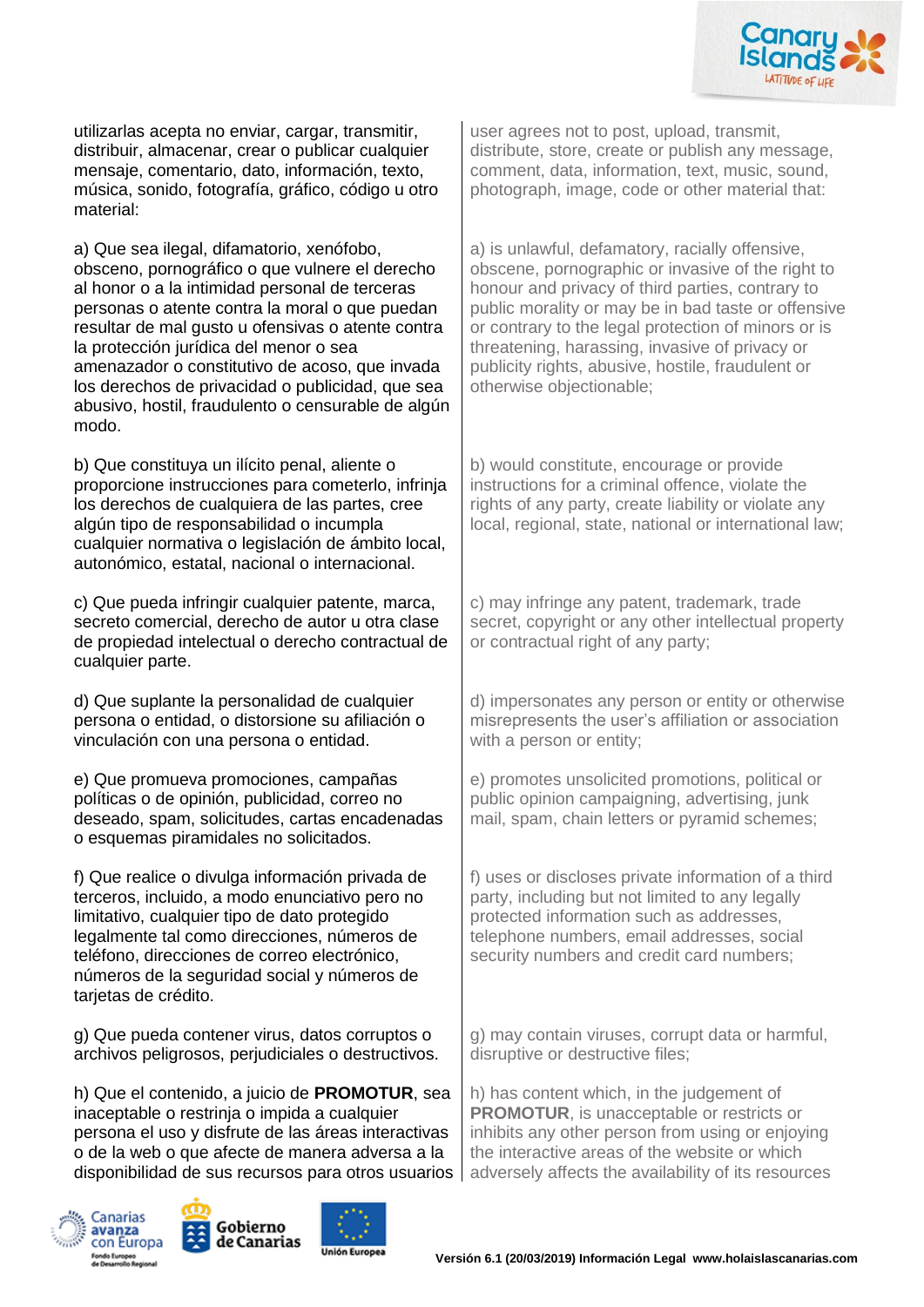

(por ejemplo, uso de un tono demasiado exaltado, uso de mayúsculas o publicación continua de texto repetitivo) o que pueda exponer a **PROMOTUR** o a sus usuarios a cualquier daño o responsabilidad de cualquier tipo.

**PROMOTUR** no tiene obligación de examinar, editar ni controlar el contenido del usuario publicado en cualquier área interactiva y se reserva el derecho y tiene absoluta discreción para eliminar, examinar o editar cualquier contenido del usuario publicado o almacenado en la web en cualquier momento y por cualquier razón sin necesidad de previo aviso.

El uso de las áreas interactivas u otras partes de la web que incumpla lo anteriormente expuesto, infringirá, también, la información legal de la Web, lo que podría conllevar, entre otros, suspensión o cancelación de sus derechos respecto al uso de las áreas interactivas o de la web.

**PROMOTUR** no garantiza que el acceso a la web no pueda ser interrumpido, sufrir retrasos, contener errores u omisiones o contener virus u otros elementos de análoga naturaleza.

**PROMOTUR** no se hace responsable de los daños y/o perjuicios de cualquier naturaleza que pudiera sufrir el usuario o un tercero derivados de:

- La falta de disponibilidad, mantenimiento o efectivo funcionamiento de la web, de sus servicios o de sus contenidos.

- El quebrantamiento ajeno de las medidas de seguridad de la web para sus contenidos o servicios o para el tratamiento de los datos personales almacenados por **PROMOTUR**, de manera no autorizado.

- En general, de cualquier uso de la web, sus servicios y/o contenidos que pudiera realizar el usuario o un tercero, en contra de las condiciones de acceso y uso de los mismos establecidas por **PROMOTUR**

### **3. PROPIEDAD INTELECTUAL O INDUSTRIAL. 3. INTELLECTUAL AND INDUSTRIAL**



**PROMOTUR** has no obligation to screen, edit or monitor any of the user content posted on any interactive area and it reserves the right, and has absolute discretion, to remove, screen or edit any user content posted or stored on the website at any time and for any reason without notice.

Use of the interactive areas or other parts of the website that violates the foregoing shall also violate the Legal Information of the website, which could lead, among other measures, to the suspension or cancellation of user rights in relation to the use of the interactive areas or the website.

### **2.2.2. Condiciones de acceso a la web. 2.2.2. Conditions of access to the website.**

**PROMOTUR** does not quarantee that the access to the website will not be interrupted or delayed, contain errors or omissions, or contain viruses or other elements of a similar nature.

**PROMOTUR** accepts no liability for any damage of any kind the user or a third party may experience as a result of:

- Lack of availability, maintenance or proper functioning of the website, its services or its content.

- Third party violation of the security measures of the website in relation to its content or services or the processing of personal data stored by **PROMOTUR**, in an unauthorised manner.

- In general, any use of the website, its services and/or content by the user or a third party in violation of the conditions of access and use of the foregoing as established by **PROMOTUR**.

**PROPERTY RIGHTS.**





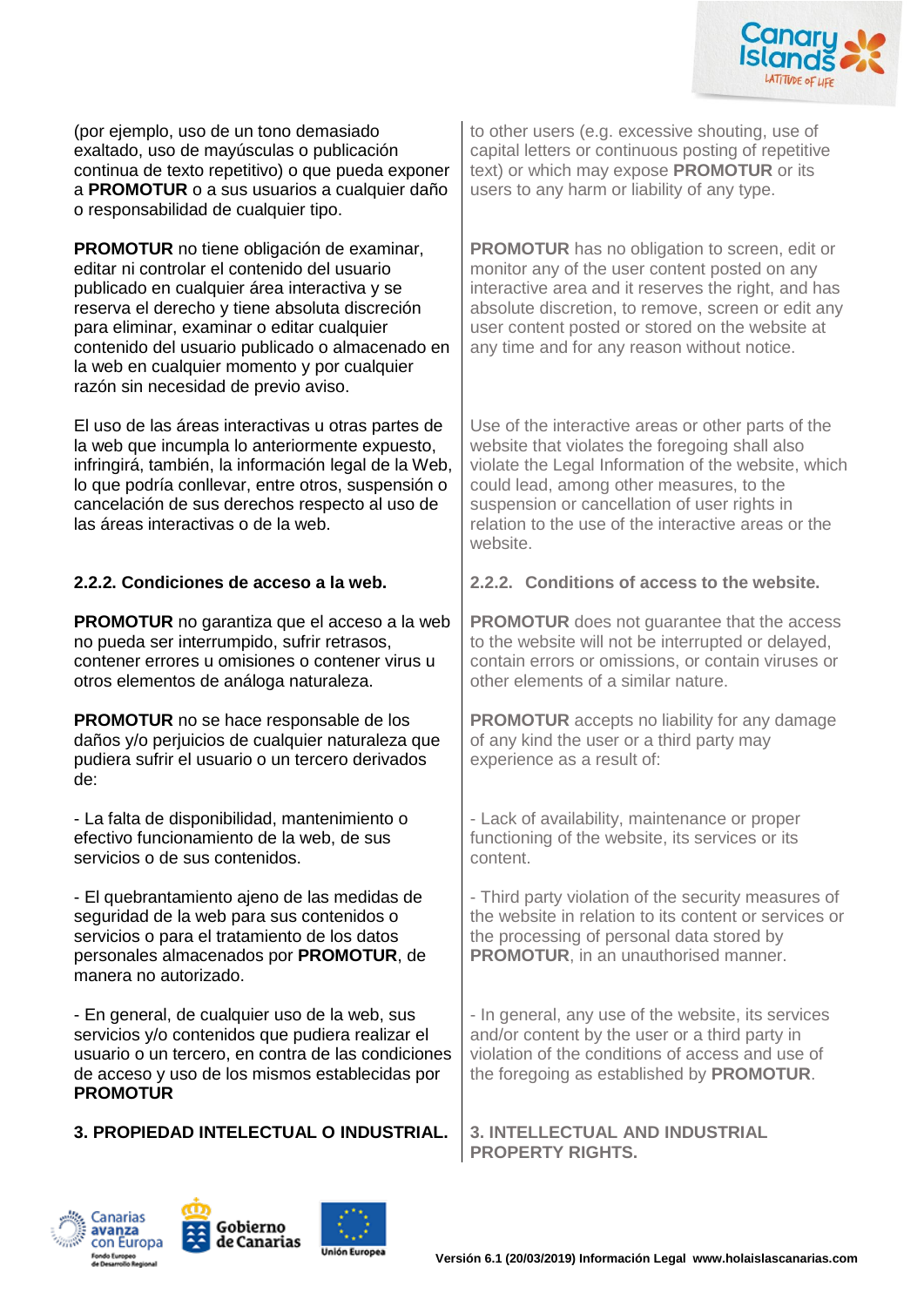

#### **3.1. Propiedad intelectual e industrial de la web y sus elementos.**

**PROMOTUR** por sí o como cesionaria, es titular de todos los derechos de propiedad intelectual e industrial de la web, así como, de los elementos contenidos en la misma (a título enunciativo y no limitativo, textos y tipografías; logotipos e iconografías, eslogan, combinaciones de colores, estructura y diseño, selección de materiales usados, software, incluyendo aquellos necesarios para su funcionamiento, acceso y uso o elementos análogos).

**PROMOTUR** es titular de los derechos de propiedad industrial de las marcas:

- Wyspy Kanaryjskie Przestrzeń pełna życia
- Isole Canarie Latitudine da vivere
- De Kanariske Øer På livets breddegrad
- Kanarieöarna Livets Breddgrad
- Ilhas Canárias Latitude de vida
- Kanárské ostrovy Oživující zeměpisná šířka
- Kanarian Saaret Elämän leveysasteilla
- îles Canaries Latitude de vie
- Kanariøyene Livets breddegrad
- Kanarischen Inseln Am breitengrad des lebens
- Kanariøyene Lykkens Breddegrad
- Канарские острова На широте Жизни

- Canarische Eilanden De breedtegraad van het leven

- Islas Canarias Latitud de Vida
- The Canary Islands Latitude of Live
- Kanári-szigetek az élet földrajzi szélességén

En consecuencia, queda expresamente prohibido y será perseguido, el uso o cualquier tipo de reproducción, distribución, comunicación pública o transformación de los mismos, ya sea ésta total o parcial de los elementos contenidos a los que se tenga acceso en la web.

El usuario podrá visualizar los elementos contenidos en la web e incluso imprimirlos, copiarlos y almacenarlos en cualquier dispositivo o soporte, siempre y cuando sea, única y exclusivamente, para su uso personal y privado, quedando, por tanto, terminantemente prohibida la reproducción pública, distribución,

comunicación pública y transformación, puesta a disposición o cualquier otra forma de explotación.

**3.1. Intellectual and industrial property rights to the website and its elements.**

**PROMOTUR** in its own right or as an assignee, is the owner of all the intellectual and industrial property rights to the website, as well as the elements it contains (including but not limited to texts and typefaces, logos and icons, slogans, colour combinations, structure and design, choice of materials used and software, including the software needed to operate, access or use them, and similar elements).

**PROMOTUR** is the owner of the industrial property rights to the brands:

- Wyspy Kanaryjskie Przestrzeń pełna życia - Isole Canarie Latitudine da vivere - De Kanariske Øer På livets breddegrad - Kanarieöarna Livets Breddgrad - Ilhas Canárias Latitude de vida - Kanárské ostrovy Oživující zeměpisná šířka - Kanarian Saaret Elämän leveysasteilla - îles Canaries Latitude de vie - Kanariøyene Livets breddegrad - Kanarischen Inseln Am breitengrad des lebens - Kanariøyene Lykkens Breddegrad - Канарские острова На широте Жизни - Canarische Eilanden De breedtegraad van het leven - Islas Canarias Latitud de Vida - The Canary Islands Latitude of Live - Kanári-szigetek az élet földrajzi szélességén The use or any form of reproduction, distribution,

public communication or alteration of the foregoing, whether of any or all of the elements contained on the website and accessible through it, is therefore prohibited and legal action will be taken in such cases.

The user may view the elements contained on the website and may even print, copy and store them on any device or medium, provided it is solely and exclusively for personal and private use and therefore any public reproduction, distribution, public communication, alteration, publishing or any other use is strictly prohibited.





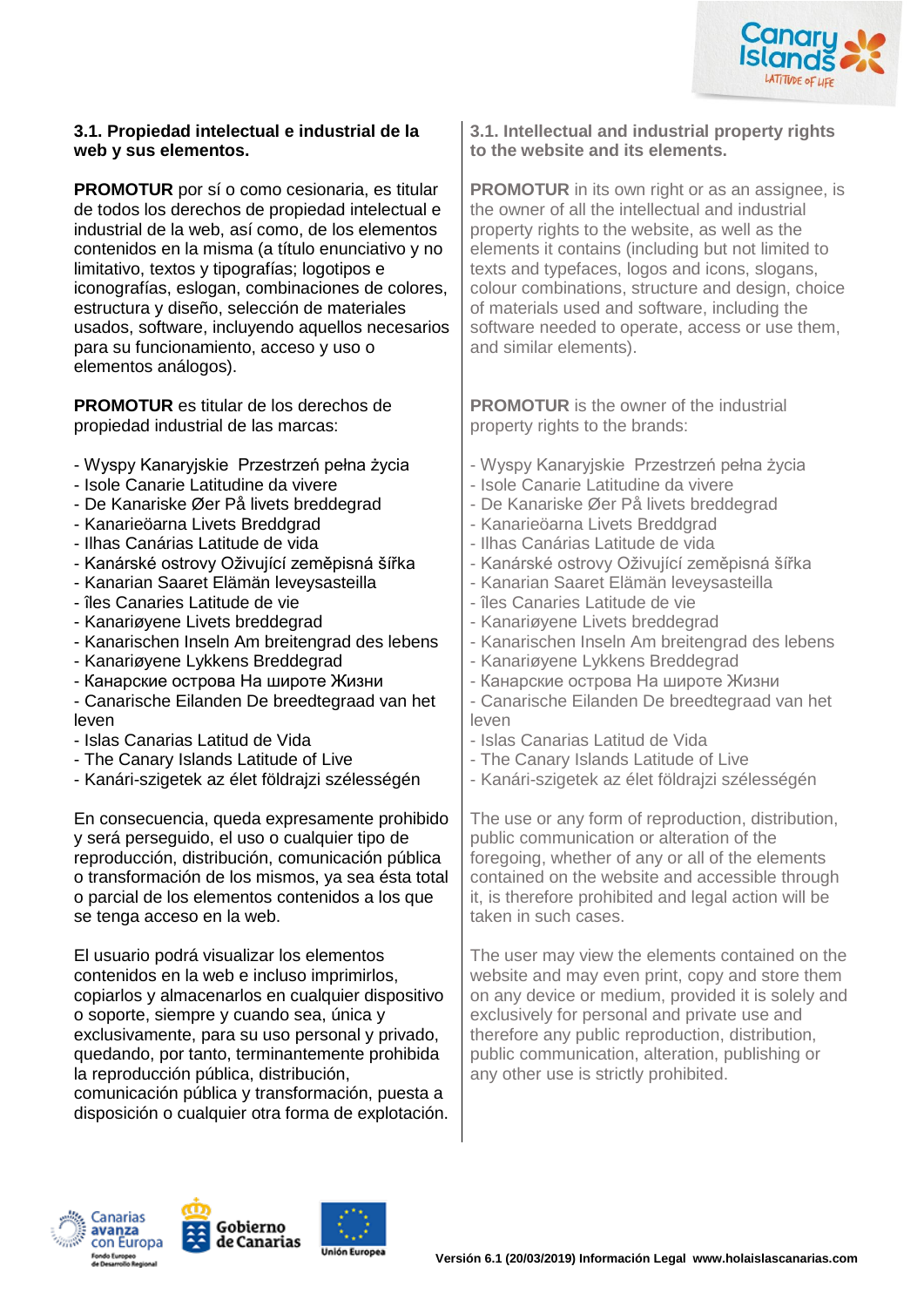

#### **3.2. Propiedad Intelectual del material promocional del destino Islas Canarias en la web.**

**PROMOTUR** por sí o como cesionaria, son titular de los derechos de propiedad intelectual del material promocional del destino Islas Canarias en la web, (a título enunciativo y no limitativo; fotografías, videos, música, locución, textos o análogos).

El usuario podrá visualizarlos en la web e incluso imprimirlos, copiarlos y almacenarlos en cualquier dispositivo o soporte, siempre y cuando sea, única y exclusivamente, para su uso personal y privado, quedando, por tanto, terminantemente prohibida la reproducción pública, distribución, comunicación pública y transformación, puesta a disposición o cualquier otra forma de explotación.

Quedará exceptuado de lo anterior, aquellos apartados específicamente diseñados al efecto en la web, dónde el usuario y terceros podrán utilizar el citado material promocional para su reproducción, distribución y comunicación pública con finalidad de la promoción del destino Islas Canarias, en cualquier lugar del mundo y sin limitación temporal alguna.

### **3.3. Propiedad intelectual de otros contenidos ajenos en la web.**

**PROMOTUR** no se hace responsable de los contenidos ajenos ofrecidos a través de la web por usuarios o terceros, ni los hace propios, ni garantiza los derechos de propiedad intelectual de los mismos.

### **3.4. Inserción de contenidos de propiedad intelectual de PROMOTUR.**

Los contenidos o materiales promocionales de **PROMOTUR** que sean insertados en cualquier web, sites, blogs, plataformas de medios sociales o medio análogo, mediante visor de inserciones, podrán ser modificados o cancelados, sin previo aviso por parte de **PROMOTUR**, sin que ello implique derecho alguno de los titulares de los citados medios o usuarios de éstos.

### **3.5. Incidencias relacionadas con los derechos de propiedad intelectual.**

**3.2. Intellectual Property Rights to the promotional material for the destination of the Canary Islands on the website.**

**PROMOTUR** in its own right or as an assignee, is the owner of the intellectual property rights to the promotional material for the destination of the Canary Islands on the website (including but not limited to photographs, videos, music, sound, texts and similar).

The user may view them on the website and may even print, copy and store them on any device or medium, provided it is solely and exclusively for personal and private use and therefore any public reproduction, distribution, public communication, alteration, publishing or any other use is strictly prohibited.

Specifically designed sections of the website will be excluded from the foregoing when the user and third parties can use this promotional material by reproducing, distributing and publicly communicating it for the purpose of promoting the destination of the Canary Islands anywhere in the world without any limit in time.

### **3.3. Intellectual property rights to content outside the website.**

**PROMOTUR** accepts no responsibility for external content offered through the website by users or third parties and neither does it claim such content as its own or guarantee the intellectual property rights to it.

## **3.4. Embedding PROMOTUR copyrighted material.**

**PROMOTUR** content or promotional material that is embedded into any website, page, blog, social media platform or similar medium through embedded viewer may be amended or cancelled, without notice, by **PROMOTUR**, without this entailing any right of the owners or users of such media.

**3.5. Intellectual property rights issues.**





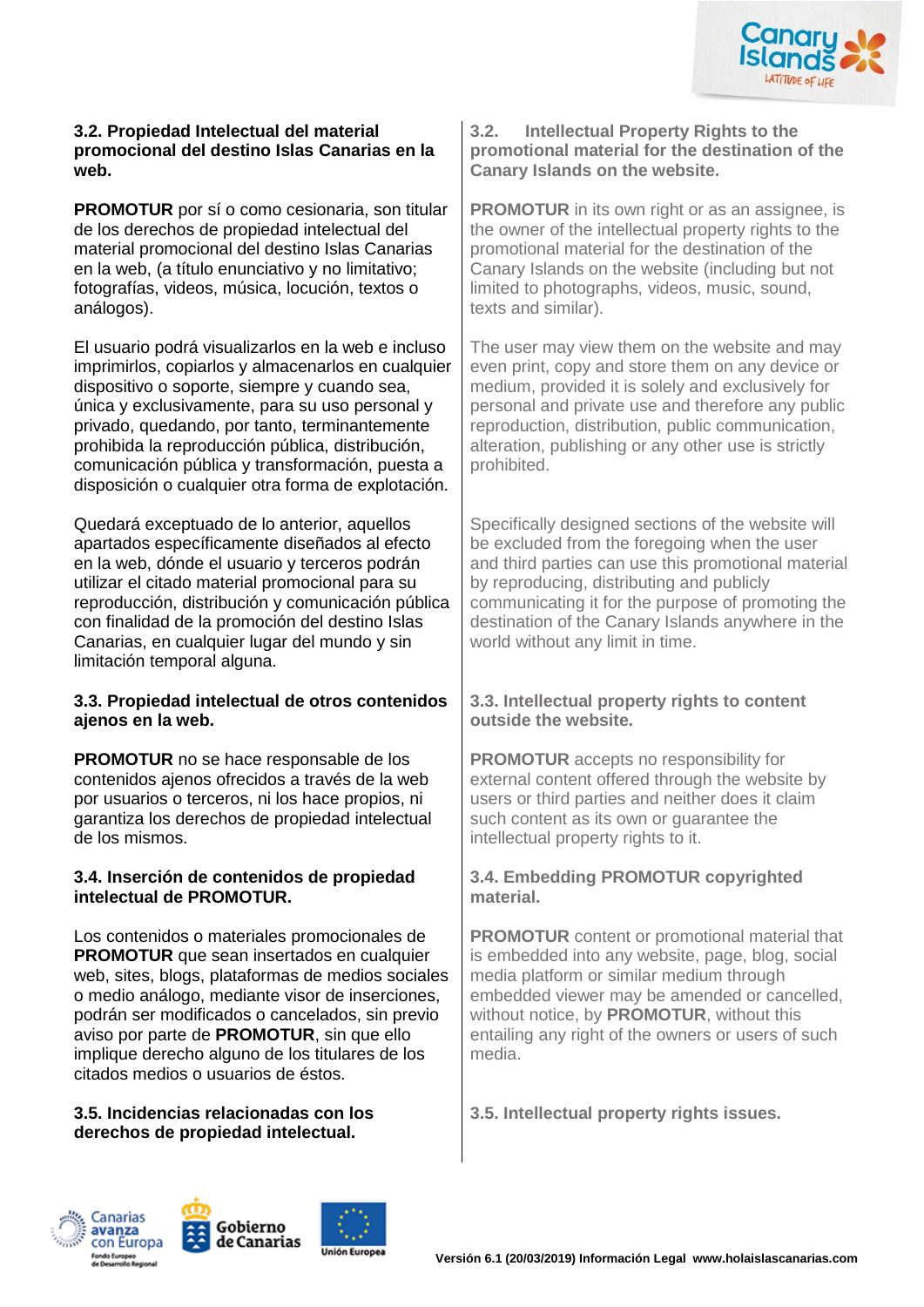

En caso de que el usuario estime que algún contenido de la web infringe cualquier derecho de propiedad intelectual, incluido el derecho de autor, podrá comunicar a **PROMOTUR** esta incidencia mediante el envío de un correo electrónico a la siguiente dirección

### **copyright@turismodecanarias.com**,

especificando en el asunto "Incidencia derechos de propiedad intelectual". Además, deberá especificar en el correo el fundamento de su incidencia, con citación de los derechos legales que posee para formular esta incidencia.

Tras la verificación oportuna, **PROMOTUR** dará de baja el contenido de la web que infringe los citados derechos.

### **4. POLÍTICA DE PRIVACIDAD Y COOKIES DE LA WEB.**

La Política de Privacidad y Cookies de la web ha sido desarrollada teniendo en cuenta lo dispuesto por la Ley Orgánica 15/1999, de 13 de diciembre, de Protección de Datos de carácter personal, las Recomendaciones núm. 2/2001, de 17 de mayo, y 1/1999, de 23 de febrero, emitidas por el Grupo Europeo del Artículo 29 de conformidad con la Directiva 95/46/CE del Parlamento Europeo y del Consejo de 24 de octubre y la Ley 34/2002, de 11 de julio, de Servicios de la Sociedad de la Información y Comercio Electrónico.

### **4.1. Protección de datos y confidencialidad. 4.1. Data protection and confidentiality.**

**PROMOTUR** informa que, a través de la web, se procederá al tratamiento de los datos personales de los usuarios mediante formularios, conforme a la Información *Adicional relativa a la Protección de Datos* publicada en esta web.

**PROMOTUR** será responsable y garantizará la confidencialidad y seguridad respecto de los datos de carácter personal que recabe del usuario a través de la web y se compromete al cumplimiento de sus obligaciones de secreto con respecto a los datos de carácter personal y al deber de tratarlos con la debida confidencialidad. A estos efectos, adoptará las medidas necesarias y adecuadas al nivel de seguridad exigible a los datos que el usuario le facilita, de conformidad con lo previsto en el artículo 9 de la Ley Orgánica 15/1999, de 13 de diciembre, de Protección de Datos de carácter personal y su Reglamento de desarrollo, aprobado por el Real Decreto







When a user considers that any content of the website violates any intellectual property right, including copyright, they may inform **PROMOTUR** of this by sending an email to the following address: **copyright@turismodecanarias.com**, indicating "Intellectual property rights issue" as the subject. The user must also specify in the email the grounds for the incident, with reference to the legal rights the user has for reporting the issue.

After appropriate investigation, **PROMOTUR** will remove the website content that violates these rights.

**4. WEBSITE PRIVACY AND COOKIES POLICY.**

The website Privacy and Cookies Policy was compiled taking into account the provisions of Organic Law 15/1999, of 13 December, on the Protection of Personal Data, Recommendation No. 2/2001, of 17 May and 1/1999, of 23 February, issued by the Working Party established under Article 29 of Directive 95/46/CE of the European Parliament and of the Council, of 24 October, and Law 34/2002, of 11 July, on Services of the Information Society and Electronic Commerce.

**PROMOTUR** informs you that, through the website, user data will be collected through forms, according to *Additional Information of Data Protection* in this website.

**PROMOTUR** will be responsible for and will ensure the confidentiality and security of the personal data it collects from users through the website and undertakes to comply with its obligations of secrecy in relation to the personal data and the duty to treat them with due confidentiality. For these purposes, it will take the necessary and appropriate security measures required for the data provided by the user, in accordance with the terms of Article 9 of Organic Law 15/1999, of 13 December, on the Protection of Personal Data and its Implementing Regulations, passed by Royal Decree 1720/2007, of 21 December, to avoid them being altered, lost,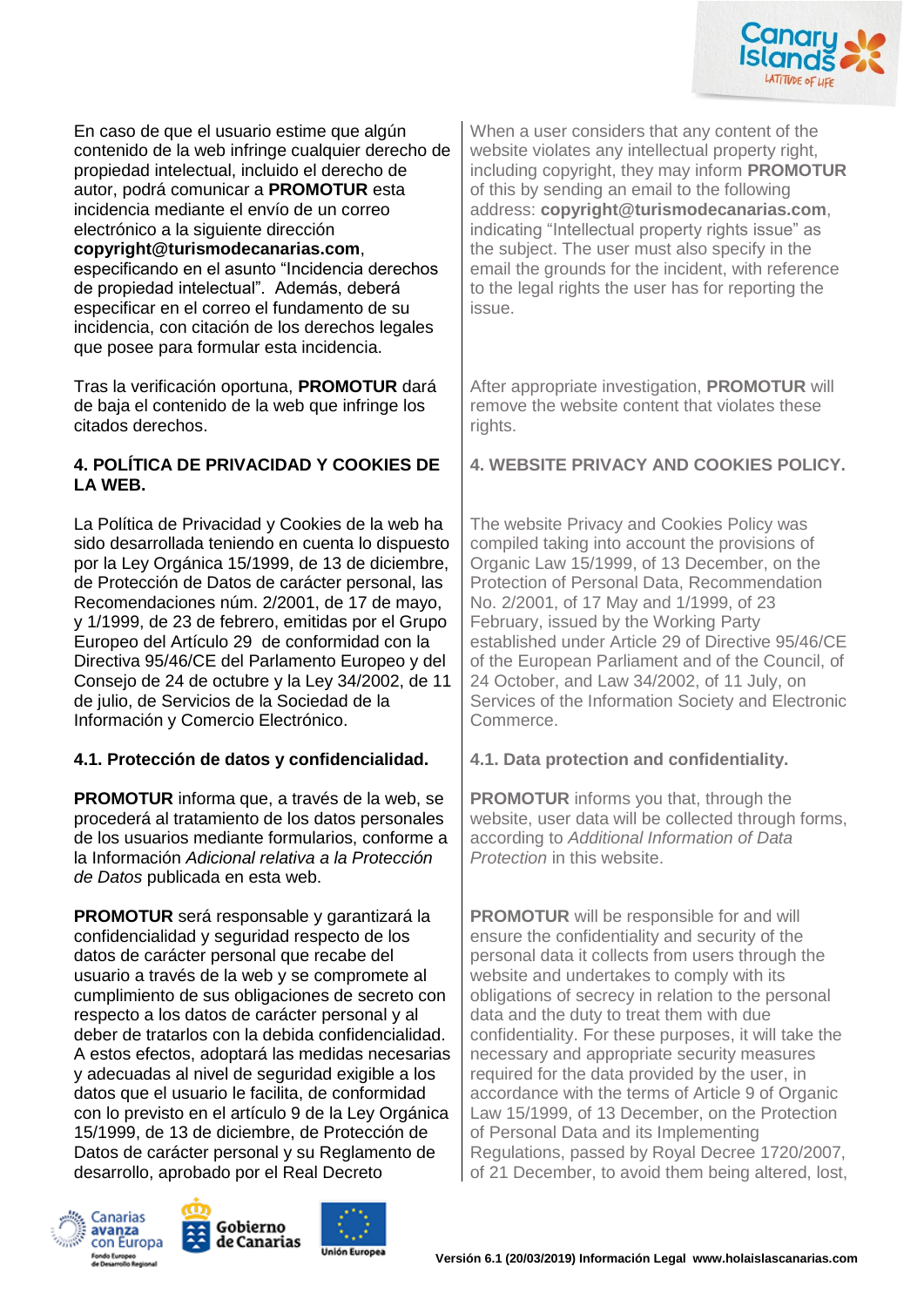

1720/2007, de 21 de diciembre, para evitar su alteración, pérdida, tratamiento o acceso no autorizado, así como en lo dispuesto en el Reglamento (UE) 2016/679 del Parlamento Europeo y del Consejo de 27 de Abril de 2016.

#### **4.1.1. Datos de registro suministrados por el usuario.**

Los datos de registro que se soliciten a los usuarios a través de la web, consistirán únicamente en aquellos estrictamente imprescindibles para identificarlos y prestarles el servicio solicitado.

El usuario debe: The user must: a) proporcionar información exacta, actual y completa cuando se le solicite en cualquier formulario de registro en la web ("*Datos de registro*");

(b) mantener y actualizar, sin dilación, los Datos de registro y cualquier otra información que proporcione a **PROMOTUR** para que éstos sean exactos, actuales y completos;

(c) mantener la seguridad de su contraseña e identificación, si la hubiere, conforme a lo establecido en el **punto 4.3**;

(d) notificar a **PROMOTUR** inmediatamente sobre cualquier uso no autorizado de su cuenta o sobre cualquier otro problema de seguridad;

(e) aceptar toda la responsabilidad por todas o parte de las actividades que se realicen en su cuenta y

(f) aceptar todos los riesgos derivados del acceso no autorizado a los Datos de registro y a cualquier otra información que proporcione a **PROMOTUR**.

# **4.2. Política de Cookies. 4.2. Cookies Policy.**

Conforme al artículo 22.2. de la Ley 34/2002, de 11 de julio, de Servicios de la Sociedad de la Información, **PROMOTUR** utilizará dispositivos de almacenamiento y recuperación de datos en los equipos terminales de los usuarios, mediante utilización de cookies, lo cual permite recordar sus preferencias para una ulterior visita, obteniendo una mejor experiencia online; en ningún caso las cookies tratarán datos personales o que comprometan su privacidad.







processed or accessed without authorization, and according to Regulation (EU) 2016/679 of the European Parliament and of the Council of 27 April 2016.

# **4.1.1. Registration data provided by the user.**

Registration data requested from users through the website will be only those strictly necessary to identify users and provide them with the service requested.

a) provide accurate, current and complete information as prompted by any registration form on the website ("*Registration data*");

(b) maintain and promptly update the Registration data and any other information provided to **PROMOTUR** so that the data are accurate. current and complete;

(c) maintain the security of the password and identification, where applicable, in accordance with the terms of **point 4.3**;

(d) notify **PROMOTUR** immediately of any unauthorised use of the account or any other breach of security;

(e) accept all responsibility for any and all activities that occur under the account and

(f) accept all risks of unauthorised access to the Registration data and any other information provided to **PROMOTUR**.

In accordance with Article 22.2. of Law 34/2002, of 11 July, on Services of the Information Society, **PROMOTUR** will use data storage and retrieval devices on the terminal equipment of the user through the use of cookies, which will allow user preferences to be recorded for a subsequent visit and enhance the online experience; under no circumstances will cookies process personal data or data that will compromise their privacy.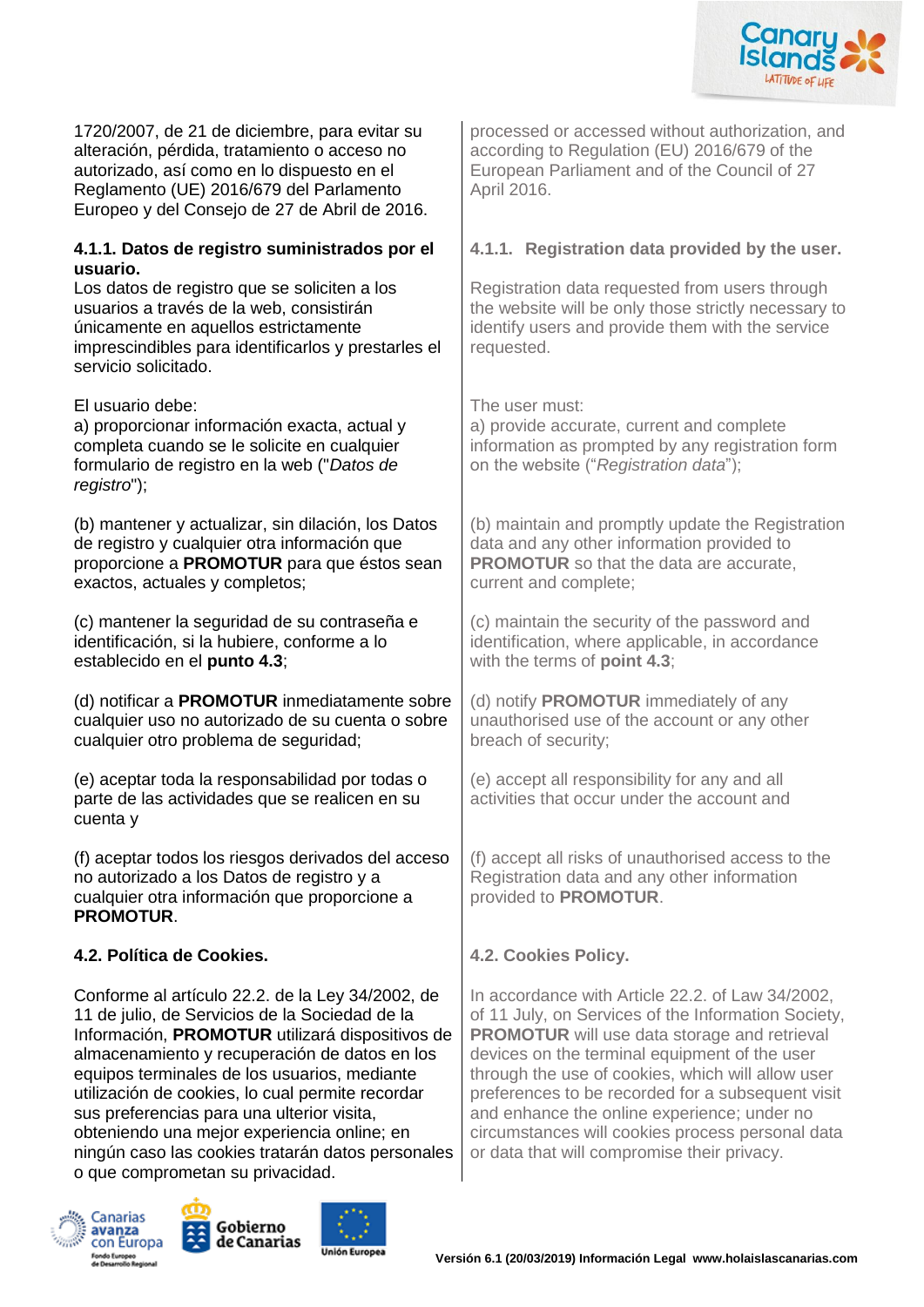

El consentimiento del usuario para aceptar el tratamiento de los datos se realizará mediante el uso de una ventana emergente, siempre visible hasta su lectura y aceptación.

La web utiliza cookies propias y/o de terceros para mejorar los servicios de ésta, mediante el análisis los hábitos de navegación del usuario. Si el usuario decide continuar la navegación, éste otorga el consentimiento para el uso de las cookies citadas.

Los tipos de cookies utilizados en este sitio web, así como su finalidad son los siguientes:

- Cookies de autenticación o identificación de usuario: para mantener la sesión de usuarios registrados.

- Cookies de análisis: para obtener información de la navegación, medir y analizar la audiencia. - Cookies publicitarias y comportamentales: para la gestión de los espacios publicitarios en base a criterios como la frecuencia en la que se muestran los anuncios y para la gestión de los espacios publicitarios según el perfil específico del usuario.

Lo anterior no impedirá el posible almacenamiento o acceso de índole técnica al solo fin de efectuar la transmisión de una comunicación por una red de comunicaciones electrónicas o, en la medida que resulte estrictamente necesario, para la prestación de un servicio expresamente solicitado por el usuario.

Para bloquear o eliminar las cookies instaladas en el equipo del usuario, se podrá realizar modificando la configuración de las opciones del navegador, podrá encontrar más información sobre cómo hacerlo en las siguientes direcciones, dependiendo del navegador instalado:

[Google Chrome](http://support.google.com/chrome/bin/answer.py?hl=es&answer=95647) [Mozilla Firefox](http://support.mozilla.org/es/kb/habilitar-y-deshabilitar-cookies-que-los-sitios-we) [Internet Explorer](http://windows.microsoft.com/es-es/windows7/how-to-manage-cookies-in-internet-explorer-9) [Safari](http://support.apple.com/kb/ph5042) [Safari para IOS \(iPhone, iPad\)](http://support.apple.com/kb/HT1677?viewlocale=es_ES) [Cookies Flash](http://www.macromedia.com/support/documentation/es/flashplayer/help/settings_manager07.html)

Si el usuario utiliza otros navegadores, podrá obtener más información sobre cómo configurar la instalación de las cookies a través de la







User consent to accept data processing will be obtained through the use of a pop-up window that will remain in view until it has been read and accepted.

The website uses its own and/or third-party cookies to enhance website services by analysing user browsing habits. By deciding to continue browsing, the user consents to the use of such cookies.

The types of cookies used on this website and their purpose are:

- Authentication or user ID cookies: to maintain the session of registered users.

- Analytics cookies: to obtain information on browsing and to measure and analyse visits. - Behavioural advertising cookies: to manage advertising spaces based on criteria such as ad display frequency and to manage advertising spaces according to the specific profile of the user.

The foregoing does not prevent possible storage or access of a technical nature for the sole purpose of transmitting a communication via an electronic communications network or, insofar as is strictly necessary, to provide a service expressly requested by the user.

Cookies installed on the user's equipment can be blocked or removed by changing the browser option settings. Further information on how to do this can be found at the following addresses, depending on the browser installed:

[Google Chrome](http://support.google.com/chrome/bin/answer.py?hl=es&answer=95647) [Mozilla Firefox](http://support.mozilla.org/es/kb/habilitar-y-deshabilitar-cookies-que-los-sitios-we) [Internet Explorer](http://windows.microsoft.com/es-es/windows7/how-to-manage-cookies-in-internet-explorer-9) [Safari](http://support.apple.com/kb/ph5042) [Safari para IOS \(iPhone, iPad\)](http://support.apple.com/kb/HT1677?viewlocale=es_ES) [Cookies Flash](http://www.macromedia.com/support/documentation/es/flashplayer/help/settings_manager07.html)

When using other browsers, the user may obtain information about how to set the cookies setting in the help or assistance section of these browsers.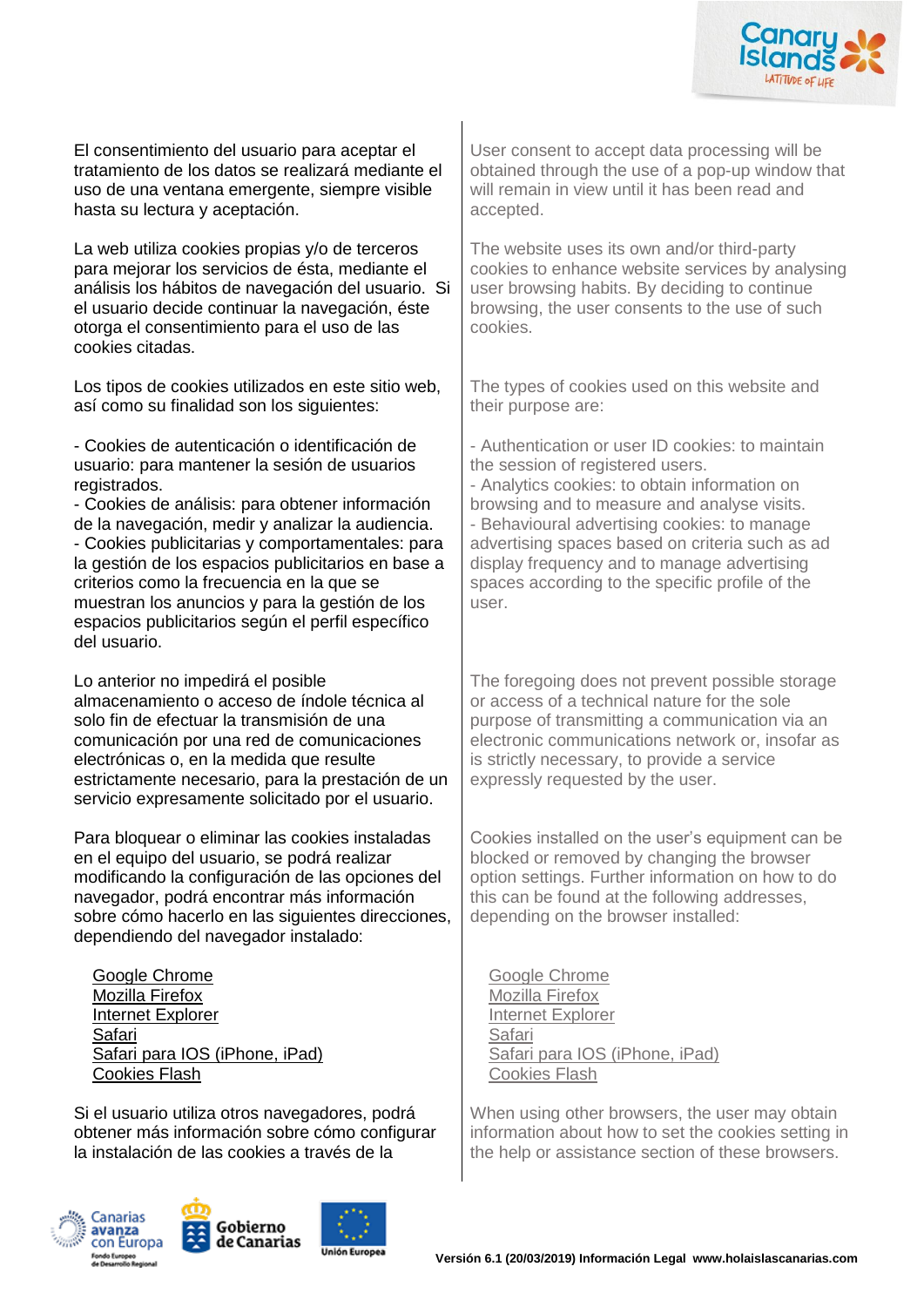

sección de ayuda o asistencia de estos navegadores.

#### **4.3. Privacidad en las claves de acceso. 4.3. Access password privacy.**

**PROMOTUR** para el acceso y/o uso de un determinado servicio o contenido de la web, podrá solicitar el registro en el mismo y pondrá a disposición del usuario unas claves de acceso, las cuales serán confidenciales, secretas, personales e intransferibles para acceder y/o disfrutar del citado servicio o contenido como usuario registrado.

Dicho acceso podrá ser bloqueado por **PROMOTUR** en el supuesto de que se produzcan un número determinado de errores sucesivos en la consignación de la clave. El bloqueo se levantará exclusivamente una vez que se haya comprobado satisfactoriamente la identidad del usuario.

El usuario es responsable de la confidencialidad de sus claves de acceso y ningún caso, debe darse a conocer a terceras personas, ni dar facilidades para su descubrimiento grabándolas en cualquier tipo de soporte.

**PROMOTUR** pondrá a disposición del usuario mecanismos de modificación de las claves de acceso cuando así lo disponga éste.

#### **5. MODIFICACIONES DE LA INFORMACIÓN LEGAL DE LA WEB.**

**PROMOTUR** se reserva el derecho a modificar cualquier determinación de la presente información legal o cualquier política o directriz de la web, en cualquier momento, a criterio de **PROMOTUR**.

Las citadas modificaciones serán válidas y eficaces tras su publicación en la web, en la que figurará la fecha de actualización de la misma y su versión, en su caso.

El uso de la web después de la publicación de las modificaciones constituirá la aceptación plena por el usuario de éstas, para lo que el usuario se compromete a verificar el estado de la información legal en cada momento.







**PROMOTUR** may require users to register for access to and/or use of a specific service or website content, for which purpose it will provide the user with access passwords; these will be confidential, secret, personal and nontransferrable for access to and enjoyment of the aforementioned service or content as a registered user.

This access can be blocked by **PROMOTUR** when a certain number of consecutive errors occur when entering the password. The block will be removed only when the identity of the user has been satisfactorily verified.

The confidentiality of the access codes is the responsibility of the user, who must under no circumstances reveal them to third parties or record them on any medium that allows them to be easily discovered.

**PROMOTUR** will provide users with mechanisms to change their access passwords once users have been assigned passwords.

#### **5. CHANGES TO THE WEBSITE LEGAL INFORMATION.**

**PROMOTUR** reserves the right to change any specifications of this legal information or any website policy or quideline, at any time, as **PROMOTUR** deems fit.

These changes will be valid and operational once they have been posted on the website. The post will show the date of the update and the version. where applicable.

Use of the website after the changes have been posted will constitute full acceptance of the changes by the user and therefore the user undertakes to check the current state of the information at every visit.

**6. FUERO. 6. JURISDICTION.**